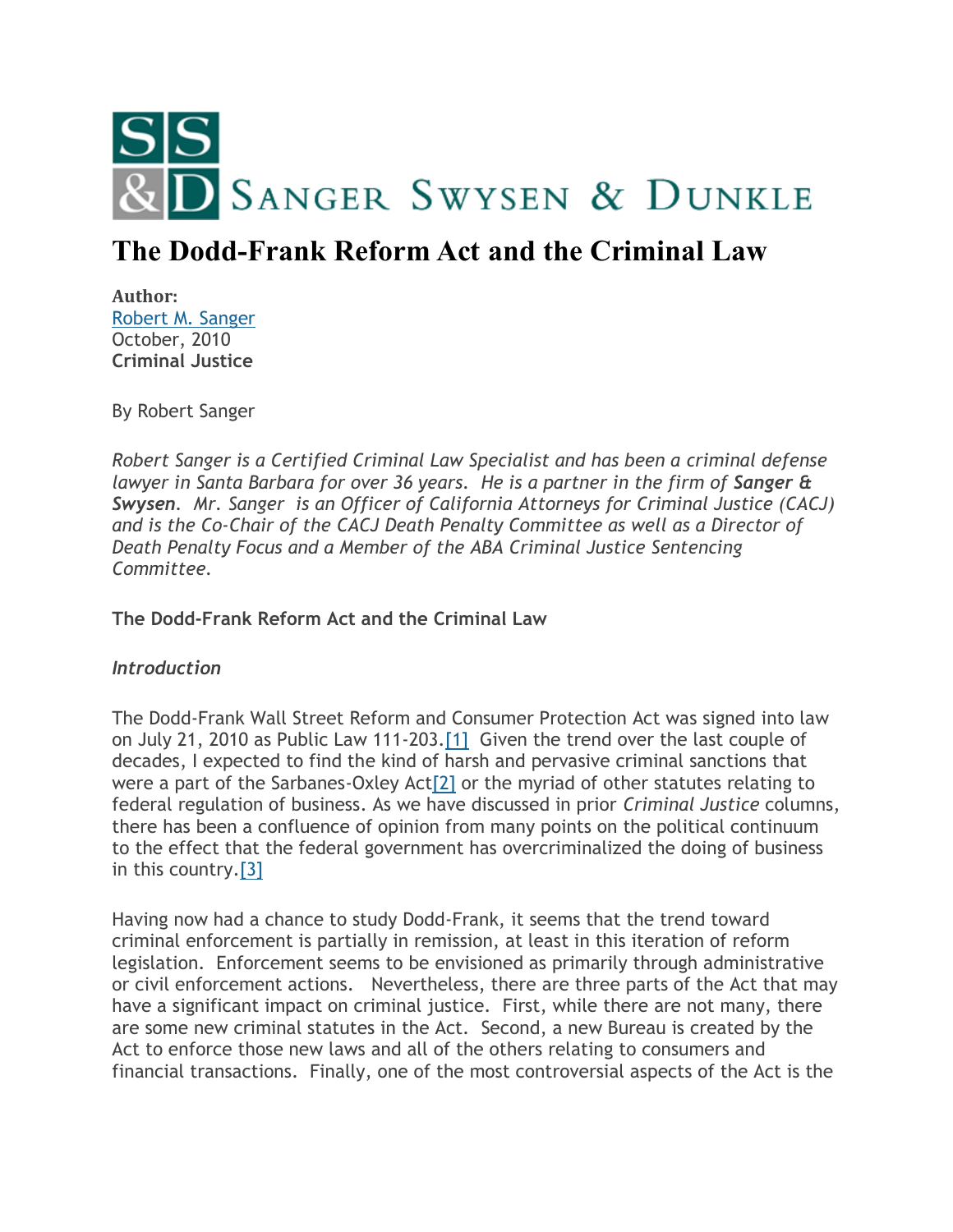system of incentives for whistleblowers. We will look at all these in this month's column.

# *The Dodd-Frank Wall Street Reform and Consumer Protection Act*

Most business lawyers are acquainted with the Dodd-Frank Wall Street Reform and Consumer Protection Act. Much has been written about it in ordinary newspapers as well as business and law journals. The Act is comprised of 10 constituent Titles and the enrolled version of the Act is 848 ages long in the Government Printing Office version. The impact of the Act will not be know perhaps for years due to the fact that many of the provisions of the Act will be implemented through Regulations yet to be promulgated. The bureaucracy to enforce the Act is, in part, a reorganization of existing entities and, in part, newly created.

The Act is a response, of course, to the financial crisis of the last two years. It addresses, to one extent or another, the lack of regulation of certain previously unregulated financial institutions and schemes. It also seeks to require additional reporting and transparency on the part of the investment industry as a whole. The Act adds or amends countless sections of the United States Code. Regrettably, the Act does not do anything to simplify the argot that makes some of it seem impenetrable and introduces even more terminology that will keep lawyers employed if, for no other reason than to decipher the vocabulary.

Trying to cut through the minutiae and looking to some secondary source[s\[4\]](#page-6-3) for guidance, we can make some generalizations. First, there is an effort throughout the Act to reduce risk-taking activities. Second, there is an effort to regulate a broader set of organizations, including the "shadow" banking system. And, third, there is an effort to enhance consumer protections[.\[5\]](#page-6-4)

Our colleagues who do transactional law and who represent the financial investment community have their work cut out to understand and advise on all the details. In part, this will involve trying to predict the future course of the implementing regulations. For instance, Title IV of the Act, makes a number of changes to the Investment Advisers Act of 1940. In one particular, the prior exemption from registration for advisors with less than 15 clients is eliminated. This change will require investment advisers to hedge funds and other kinds of privately offered investment vehicles to register under the Advisers Act. So, there are not only new rules but an entirely new class of entities and individuals who will be subject to regulations.

In addition, the entire financial industry will have to be aware of compliance requirements in areas and regarding subject matter that has not been so regulated. People within the organizations will have to be trained and compliance personnel retrained to make sure that unlawful risk taking behavior is eliminated and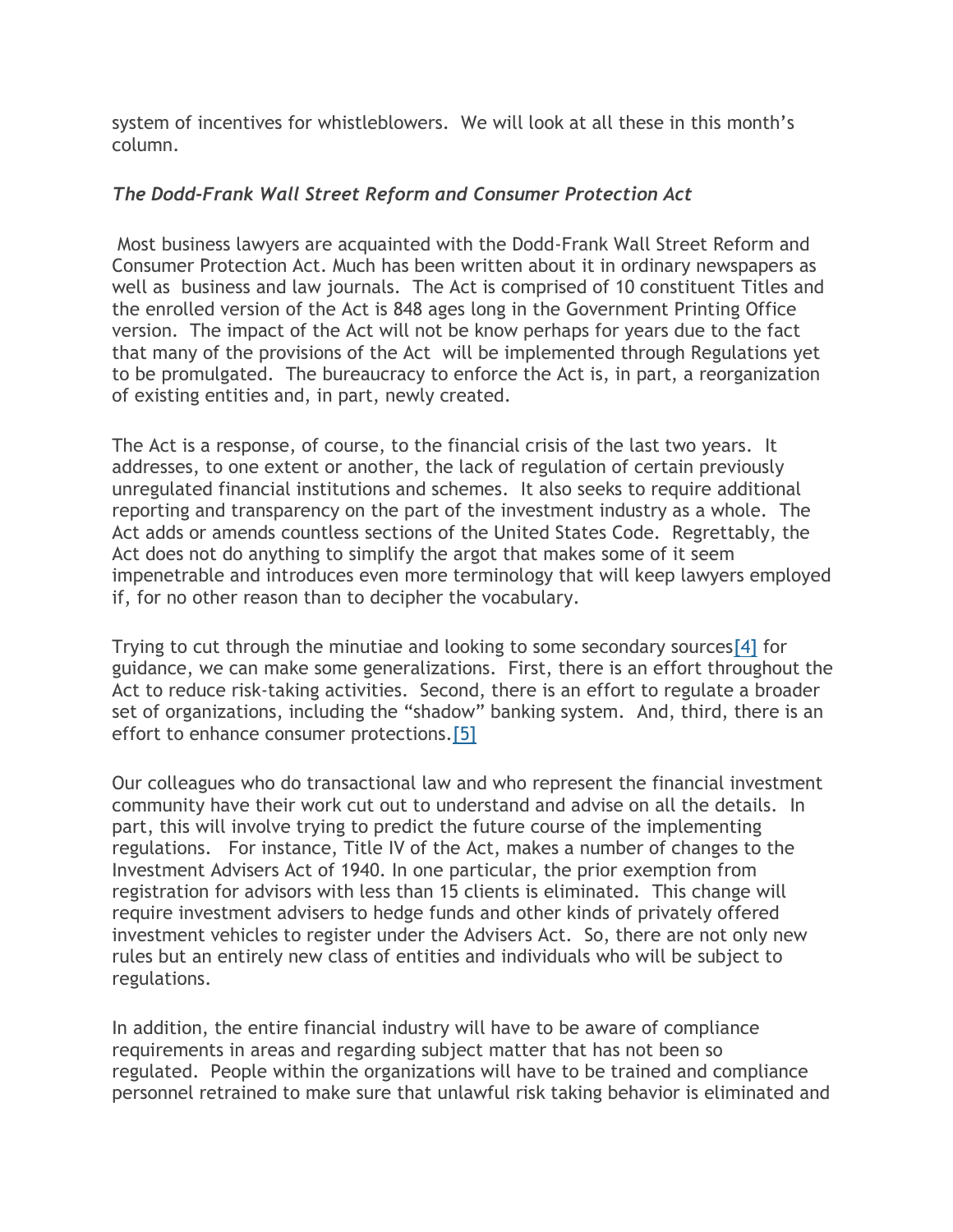that consumer protection rules are honored. And, of course, everyone will have to be all the more sensitive to possible criminal investigations.

# *The Criminal Side of Things*

The Act does create some new criminal sanctions, some of which are fascinating as we will discuss below. However, unlike many other Acts of recent years, including Sarbanes-Oakely, the Dodd-Frank Act was fairly restrained in the expansion of criminal jurisdiction. What it does do, in addition to promulgating a few new laws, is expand the universe of entities and individuals who are subject to existing laws and to give enforcement powers to new or reorganized bureaucracies.

## *New Criminal Laws*

There are some new criminal sanctions created in stand alone provisions. For instance, Section 202(a)(1)(C) provides for a maximum penalty of 5 years in prison and a \$250,000 fine for recklessly disclosing the existence of a negative investigation relating to a financial institution. The purpose behind this is understandable – if the government is going to be more aggressive in identifying institutions that are a risk for failure, the investigations have to be confidential.

It is of interest that an element of this offense as written is recklessness rather than simply willfully or knowingly. Other federal disclosure statutes do not have such a high standard.<sup>[6]</sup> Therefore, in defending such an allegation involving recklessness, the mental state of the defendant and the circumstances of the transactions will be critical. Pre-emptively, for the transactional lawyer, this is another situation in which strict compliance is paramount. Employees have to be trained and know these restrictions, there should be strict written guidelines and remedies.

Taking this as an example, a violation of this sort most likely would be committed by an individual or small group. But transactional lawyers have to prepare in advance to defend the corporation or other organization from liability for these acts, including, disgorgement and punitive fines. In other words, under the Organizational Sentencing Guidelines, showing that the organization had proper policies and procedures in place and that they had a strong compliance program might avoid or, at least, mitigate the eventual punishment. Also, it is important that, upon having information that a potential violation occurred, a corporate internal investigation be commenced immediately which may lead to remedial actions including sequestering or firing the offending employees or taking any other action that might partially remedy the situation. This may also mean – although it seems Big Brotherish and antithetical to the American system of justice -- that corporate employees and officers are forced to denounce each other to the government in order to avoid the most severe penalties.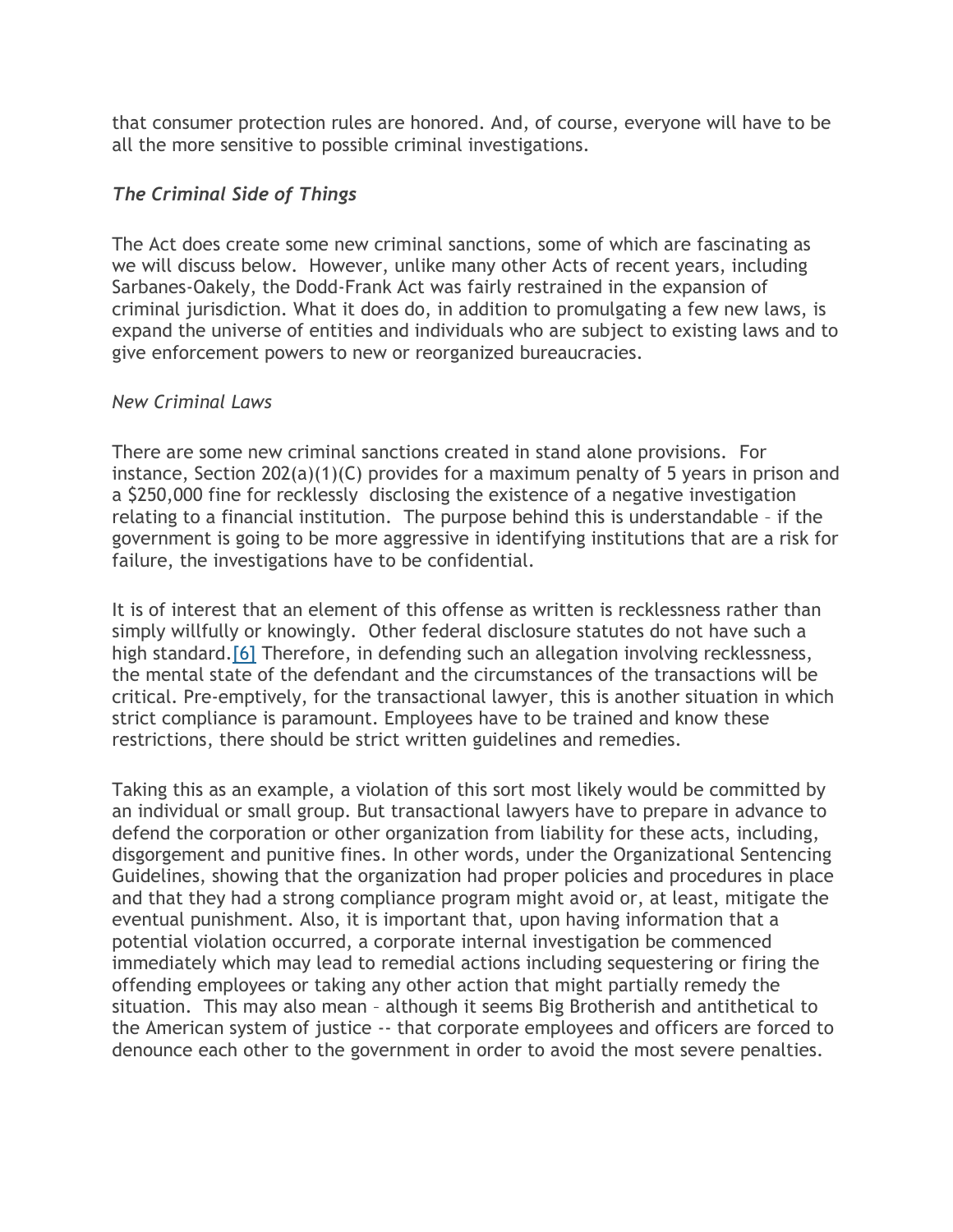Other examples of new criminal sanctions are the new regulatory provisions under Title VII of the Act which proscribe the conduct but do not provide for a separate scheme of punishment. For instance, Section 723 prohibits persons from engaging in a swap unless they or the transaction is eligible under the regulations. Sections 724, 724(a), 728, 730, 731, 733, 741, 746, 747 and 753 all proscribe other conduct and require compliance with various regulations. These sections are now part of the existing Commodities Exchange Ac[t\[7\]](#page-6-6) and would be punishable under 7 U.S.C. Section 13(a)(5) which provides for a maximum of a \$1,000,000 fine and 10 years imprisonment.

Interestingly, however, 7 U.S.C. Section 13(a)(5) has a provision that "no person shall be imprisoned under this paragraph for the violation of any rule or regulation if such person proves that he had no knowledge of such rule or regulation." This means that as to these particular offenses, ignorance of the regulation, is not a defense to the charge but may be a defense to going to prison. This is an unusual shift in the burden of proof in a criminal case[.\[8\]](#page-7-0) It also means that a person who violates the regulation once and is warned or written up, let alone prosecuted and fined, can no longer claim the defense. Title IX has similar provisions which amend and are enforceable under the Securities Exchange Act of 1934[.\[9\]](#page-7-1)

So, all in all, there is not as much outright new criminalization as one has come to expect. On the other hand, these crimes are almost all felonies and may be punished by between five and ten years and a fine of between \$250,000 and one million dollars. We will have to see how they are prosecuted and whether additional regulations are promulgated in the near future.

## *New and Reorganized Enforcement Agencies*

What may be of more significance to the enforcement of not only these new provisions but to the enforcement of all of the provisions of existing law that may pertain to financial regulations is that there is a reorganization of certain enforcement bureaucracies and the creation of a new one.

Dodd-Frank creates the Consumer Financial Protection Bureau (CFPB[\)\[10\]](#page-7-2) which is established within the Federal Reserve System. The CFPB is given regulatory, supervisory, and enforcement authority over "covered persons" and "service providers." The agency, though created under the Dodd-Frank Act, is given authority to enforce:

- The Electronic Funds Transfer Act
- The Equal Credit Opportunity Act
- The Fair Credit Reporting Act
- The Fair Debt Collection Practices Act
- The Home Mortgage Disclosure Act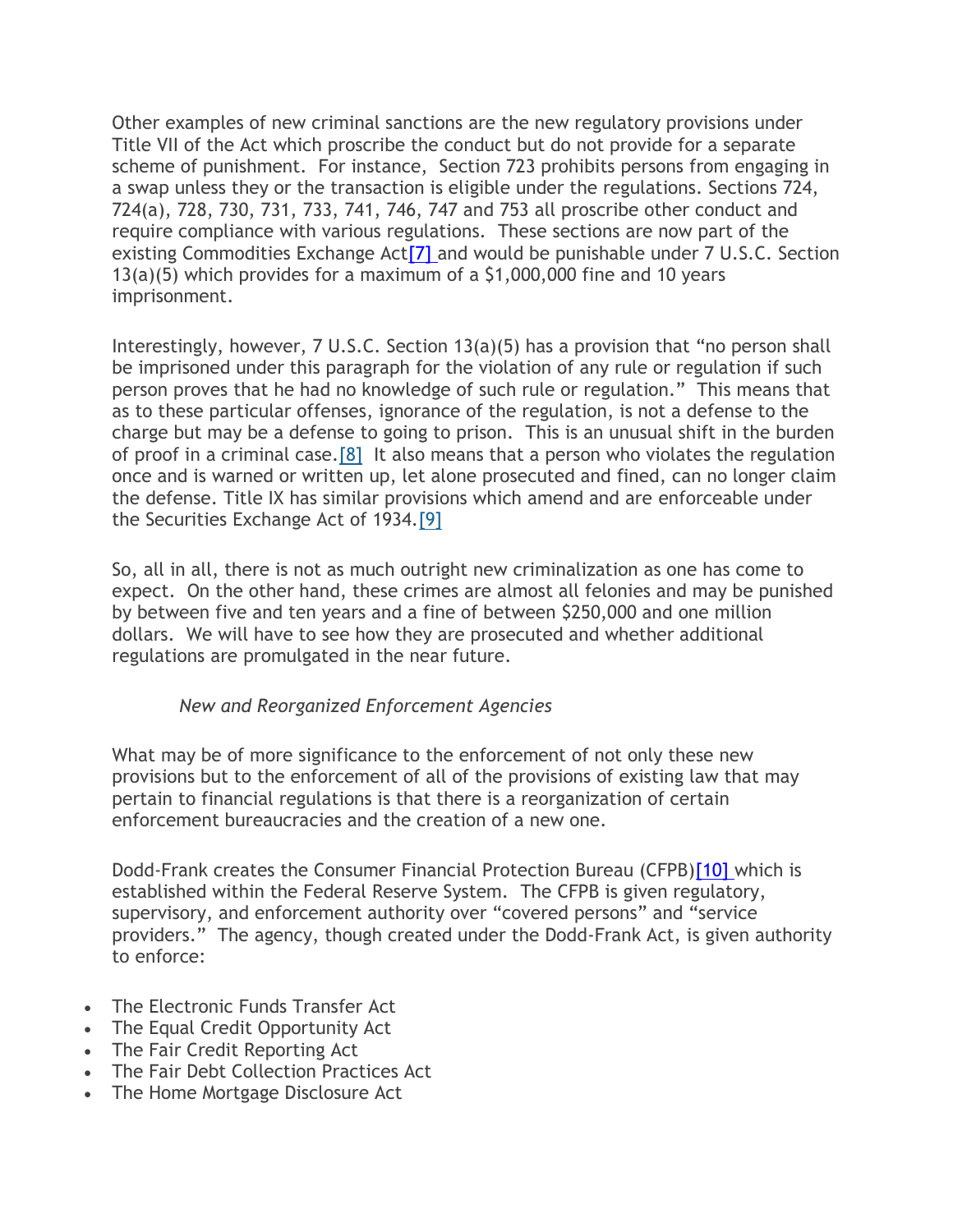- The Real Estate Settlement Procedures Act
- The Secure and Fair Enforcement for Mortgage Licensing Act
- The Truth in Lending Act
- The Truth in Savings Act

In other words, if the transaction involves a consumer or agents or representatives acting on behalf of a consumer and some sort of (non-exempted) financial transaction, the CFPB will have jurisdiction. This means that there is a specific agency now ready to investigate and, potentially, prosecute, what are perceived to be violations of the new provisions or violations of the many other provisions that already exist in federal law to protect consumers in financial transactions. There are also provisions requiring other agencies to coordinate and cooperate in their enforcement efforts to avoid redundancy. However, the reality is that over the last few decades there has been an exponential increase in federal investigative agencies and federal enforcement officers. Although we can keep a good thought, there is not much reason to think that this new bureaucracy will not become involved in the law enforcement interagency turf wars.

## *Whistleblower Provisions*

One of the most significant aspects of the Dodd-Frank Act on its impact on criminal law is that fact that it includes extensive whistleblower provisions. Section 748 provides for whistleblower incentives and protections under the Commodities Exchange Act. Under 748(b), the rewards to a whistleblower are set at between 10 and 30 percent of the monetary sanctions recovered by the government[.\[11\]](#page-7-3) This amendment also includes enforcement of some of the existing provisions of the Sarbanes-Oxley Act and other aspects of existing law.

Section 922 of the Act provides for a similar whistleblower scheme to be added to the Securities Exchange Act of 1934[.\[12\]](#page-7-4) Again, the bounty is from between 10 to 30 percent of the sanctions recovered by the government.

The way the Act is drafted, it does not appear that the whistleblower under either the Commodities Exchange Act or the Securities Exchange Act of 1934 could participate in criminal fines. However, there is a provision that recovery can pertain to related actions. Also, there is a provision that the recovery can be based on penalties and disgorgements. The big consequence for the defense of criminal prosecution – or the attempt of transactional lawyers to keep their clients from being prosecuted – is that the whistleblower incentive will be a source of referrals to the criminal investigators and, eventually, the United States Attorney's Office for parallel criminal prosecutions.

There is also something unsettling about whistleblower incentives, especially these which may result in multi-million dollar awards. We are already contending with corporate rules, influenced by the Organizational Sentencing Guidelines, that require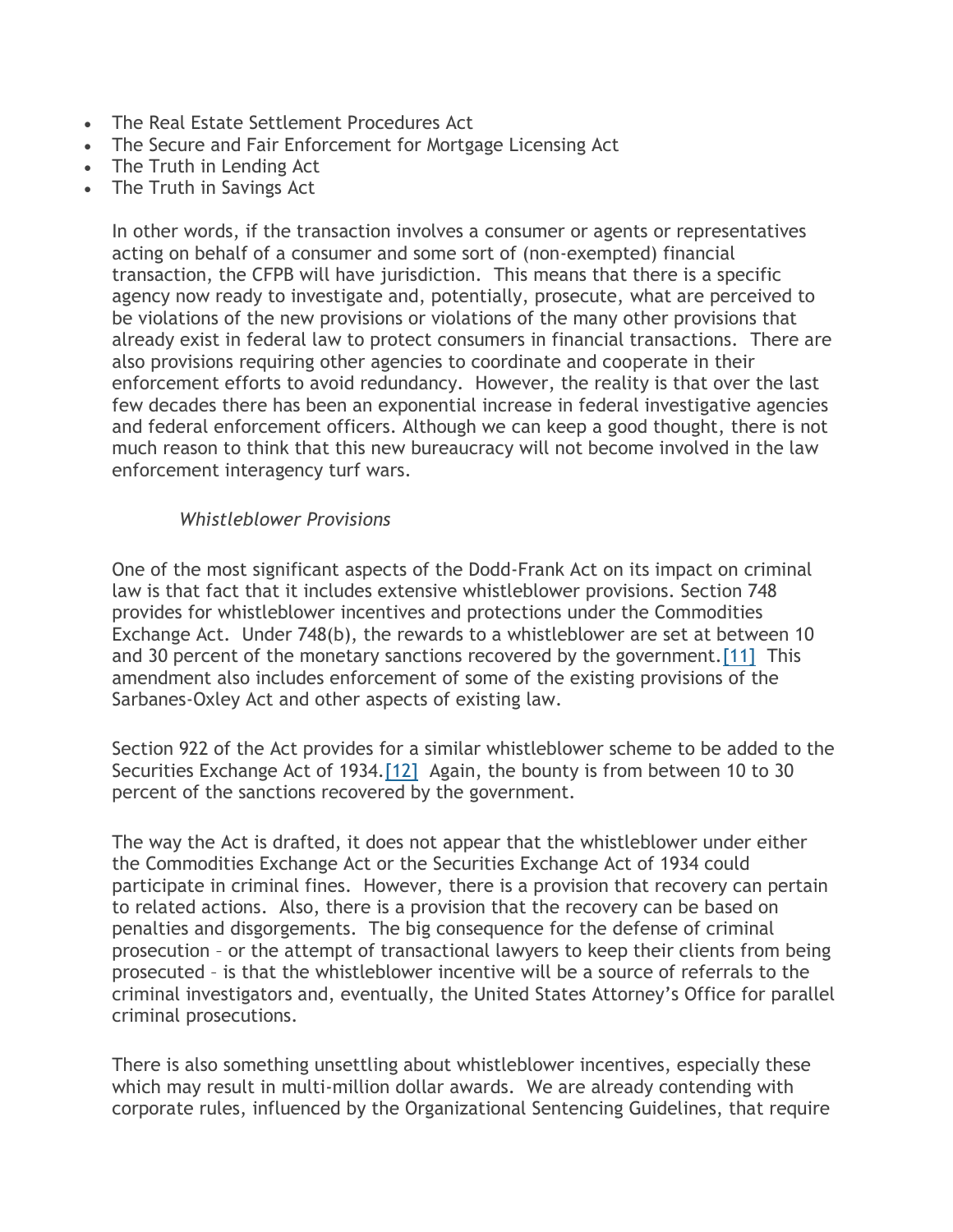corporations, generally through their officers, to report wrongdoing to the government. In practice, this is done after a corporate internal investigation and upon some reflection. Nevertheless to avoid the worst consequences of disgorgement and draconian penalties – and sometimes to avoid corporate prosecution entirely – one set of officers has to inform on other officers or employees.

Here there is an incentive for any employee to break ranks immediately and be the first through the government door to provide information that will qualify for the big pay-day. This means that, instead of going to the supervisor and allowing the company to correct the problem or instead of allowing the corporation to conduct a proper corporate investigation, the employee has every incentive to denounce his fellow employees or supervisors directly to the government as soon as possible. This will lead to additional criminal prosecutions of corporations and key employees which might have otherwise been resolved internally or through pre-indictment negotiations with the government.

There is also the problem that the rewards are so great, employees will undoubtedly run to the government with whistleblower information that is based more on wishful thinking than fact. Presumably there will be many unsubstantiated cases which are eliminated before costly civil enforcement actions are brought or before they are submitted to the United States Attorneys Office to be presented to the Grand Jury for indictment. But there is little doubt that more weak claims will end up resulting in actual prosecutions under this system than without it.

## *Conclusion*

Overall, the Dodd-Frank Wall Street Reform and Consumer Protection Act is an admirable effort on the part of its drafters and the current Administration to take serious steps to avoid the kind of risk-taking and unfair advantage that allowed this country to get into the financial crisis of the last couple of years. Something had to be done and this 848 page Act is a start. Like any complicated reform, the ramifications will not be known until the regulations are in place and the provisions are tried in place for a few years. It is good that this Act has reduced the proliferation of as many new criminal sanctions as have accompanied such acts in the past and that there seems to be a nod toward those who have been alarmed by the overcriminalization of business.

On the other hand, the criminal justice system – and more importantly, CEO's, officers and corporations – may feel the impact of some of the consequences of the Act, including some of the unintended consequences. These are things to watch and to fix before they get out of hand. As we saw, there is a new Bureau and there are both new and old criminal laws that they can seek to enforce. And, as we have also seen, there are two major sections creating whistleblower incentives.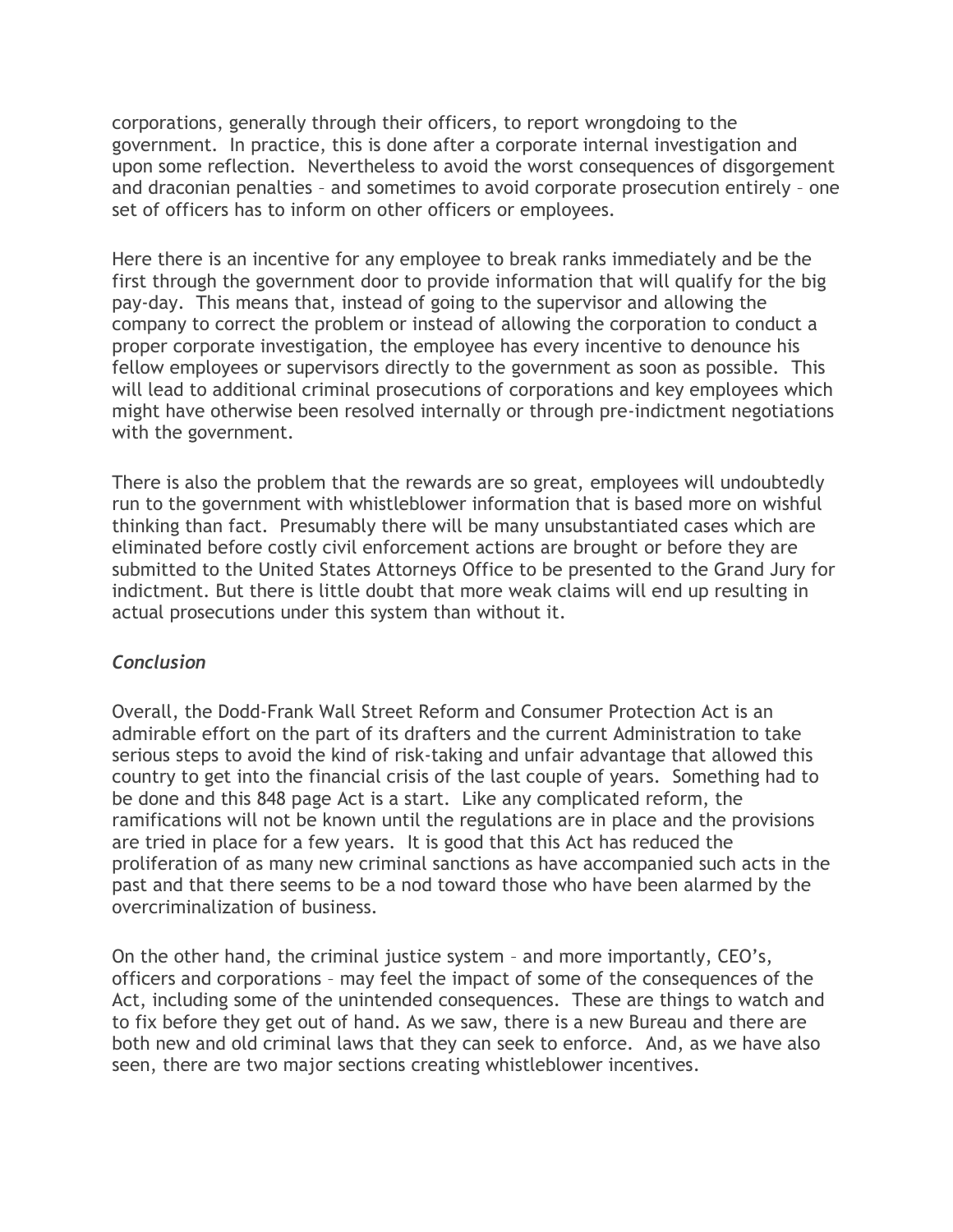So, as we often conclude in this *Criminal Justice* Column, time will tell.

<span id="page-6-0"></span>[1] It can be found in its entirety (848 pages)

<span id="page-6-1"></span>[2] Public .Law. 107-204.

<span id="page-6-2"></span>[3] This has led to the proverbial odd bedfellows, for instance, recently, the National Association of Criminal Defense Lawyers (NACDL) joined with the Heritage Foundation to produce a study entitled *Without Intent*. By Brian Walsh and Tiffany Joslyn with a forward by Edwin Meese. and Norman Reimer (2010)

<span id="page-6-3"></span>[4] There are many summaries available, many of which are produced by law firms or consultants who seem to be attempting to frighten potential clients into hiring them as opposed to given actual guidance. However, one source which is substantive and helpful is Deloitte, "Assessing the Impact of U.S. Financial Regulatory Reform" Deloitte Center for Financial Services (2010).

<span id="page-6-4"></span>[5] See, Deloitte, *supra*.

<span id="page-6-5"></span>[6] Se, e.g., 42 U.S.C. Section 3537a relating to disclosure of HUD funding determinations requires that the act be willful..

<span id="page-6-6"></span>[7] 7 U.S.C. Section 1 et seq.